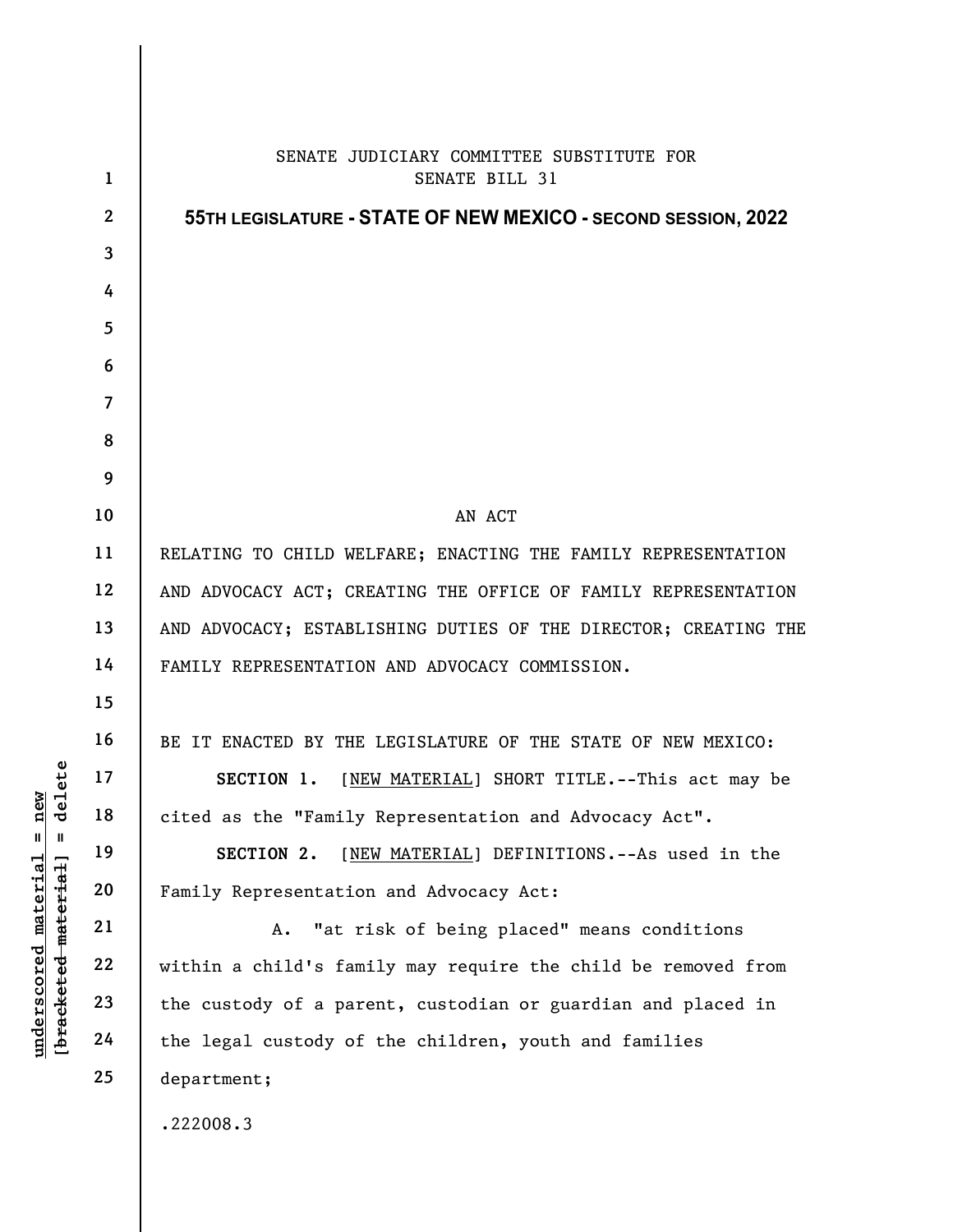|                                 | $\mathbf{1}$             | $B$ .<br>"client" means:                                           |
|---------------------------------|--------------------------|--------------------------------------------------------------------|
|                                 | $\mathbf{2}$             | an eligible adult pursuant to the<br>(1)                           |
|                                 | $\mathbf{3}$             | Fostering Connections Act;                                         |
|                                 | 4                        | (2)<br>a child who is, or is at risk of, being                     |
|                                 | 5                        | placed in the legal custody of the children, youth and families    |
|                                 | 6                        | department; or                                                     |
|                                 | $\overline{\mathcal{L}}$ | a parent, custodian or guardian of a child<br>(3)                  |
|                                 | 8                        | who is, or is at risk of, being placed in the legal custody of     |
|                                 | 9                        | the children, youth and families department;                       |
|                                 | 10                       | "commission" means the family representation and<br>$\mathsf{c}$ . |
|                                 | 11                       | advocacy commission that provides oversight of the office of       |
|                                 | 12                       | family representation and advocacy;                                |
|                                 | 13                       | "director" means the director of the office of<br>$D$ .            |
|                                 | 14                       | family representation and advocacy; and                            |
|                                 | 15                       | "office" means the office of family<br>Ε.                          |
|                                 | 16                       | representation and advocacy.                                       |
| delete                          | 17                       | SECTION 3. [NEW MATERIAL] OFFICE CREATED--DUTIES.--                |
| new                             | 18                       | The "office of family representation and<br>Α.                     |
| Ш<br>Ш                          | 19                       | advocacy" is created as an adjunct agency pursuant to Section      |
| material<br>[bracketed material | 20                       | 9-1-6 NMSA 1978 and shall be overseen by the commission.           |
|                                 | 21                       | The office shall:<br><b>B.</b>                                     |
| $underscore$                    | 22                       | work closely with the children, youth and<br>(1)                   |
|                                 | 23                       | families department to leverage federal funding pursuant to        |
|                                 | 24                       | Title IV-E of the federal Social Security Act; and                 |
|                                 | 25                       | (2)<br>appoint, compensate, evaluate and retain                    |
|                                 |                          | .222008.3                                                          |
|                                 |                          | $-2-$                                                              |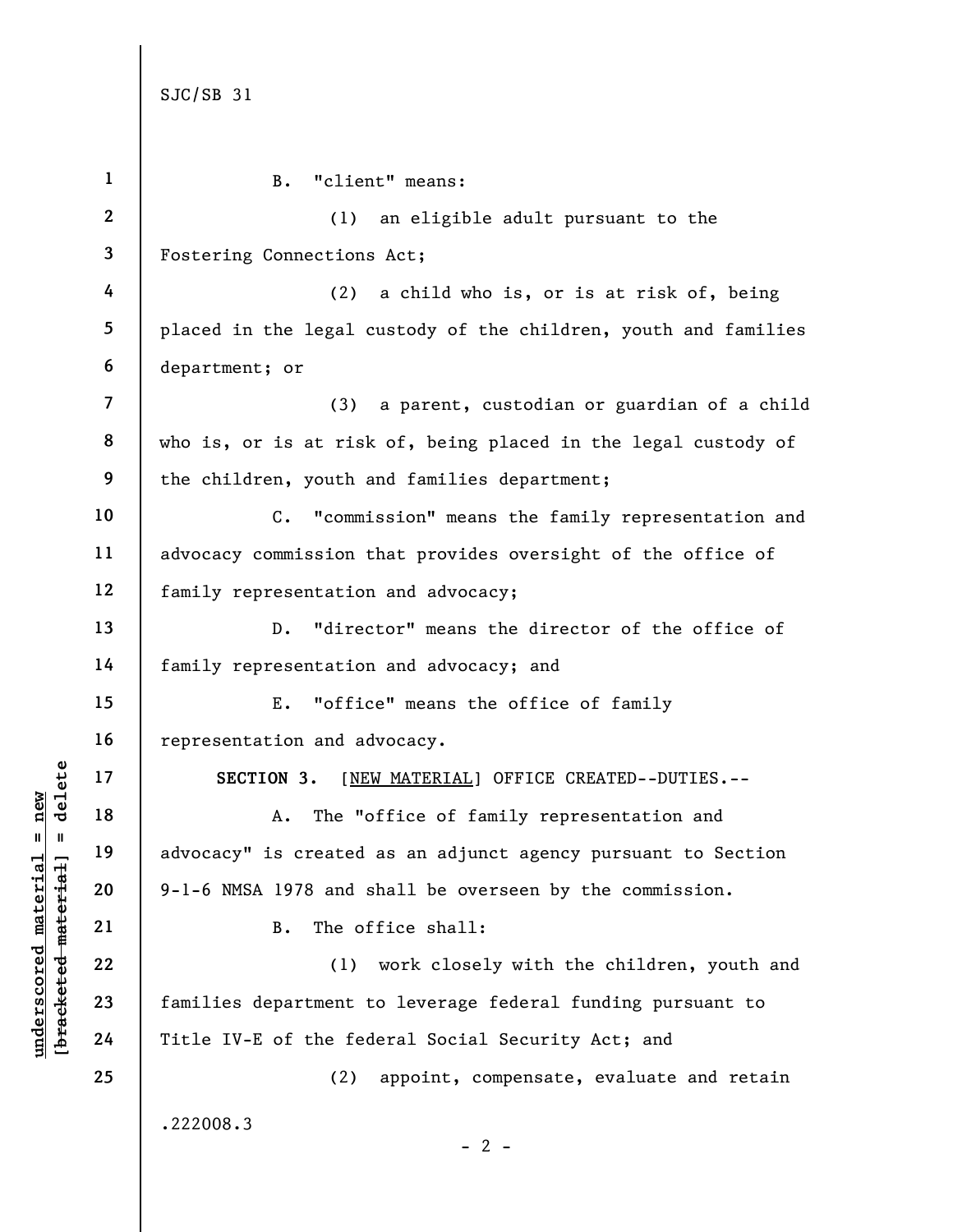4 5 6

7

8

9

10

11

12

13

14

15

16

17

18

19

20

21

22

23

24

25

1

2

3

attorneys and other staff to provide legal representation for eligible adults under the Fostering Connections Act and for children and parents, custodians or guardians whose children are, or are at risk of being placed, in the legal custody of the children, youth and families department.

SECTION 4. [NEW MATERIAL] DUTY OF DIRECTOR TO ESTABLISH APPELLATE DIVISION--DUTY OF APPELLATE DIVISION.--

A. The director shall establish an appellate division within the office. The appellate division shall be led by a chief appellate attorney.

B. The appellate division shall assist the director by providing representation before the court of appeals and the supreme court in appellate proceedings involving persons represented pursuant to the Family Representation and Advocacy Act.

SECTION 5. [NEW MATERIAL] DUTY OF DIRECTOR TO ESTABLISH REGIONAL OFFICES--APPOINTMENT OF REGIONAL MANAGERS.--

understand material material end of the children, youth a<br>
set of the children, youth a<br>
set of the children, youth a<br>
set of the children, youth a<br>
set of the children, youth a<br>
22<br>
regional office shall<br>
northeast, south A. The director shall establish at least five regional offices that align with the five regional offices of the children, youth and families department to accommodate all judicial districts that exist within the five regions. One regional office shall be located each in the northwest, northeast, southwest, southeast and the Bernalillo county metropolitan area.

> B. The director shall appoint a regional manager in .222008.3

> > $-3 -$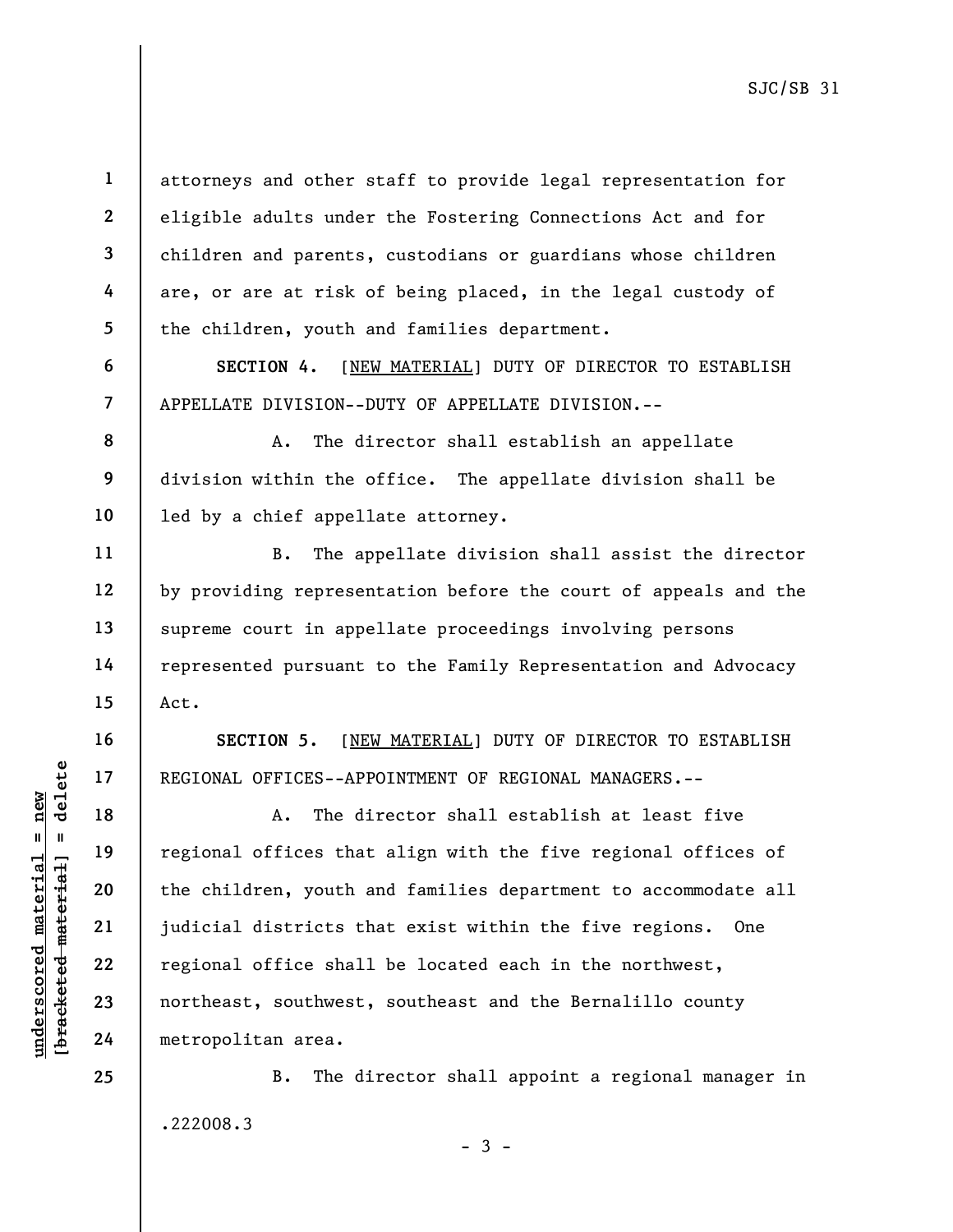understand material material exists a complement of the same of the same of the same of the same of the same of the same of the same of the same of the same of the same of the same of the same of the same of the same of th 1 2 3 4 5 6 7 8 9 10 11 12 13 14 15 16 17 18 19 20 21 22 23 24 25 each region. The regional manager shall administer the operation of the region and shall serve at the pleasure of the director. Each regional manager shall reside in this state and shall be an attorney licensed to practice law in the highest courts of the state. SECTION 6. [NEW MATERIAL] FAMILY REPRESENTATION AND ADVOCACY COMMISSION--MEMBERSHIP--TERMS--REMOVAL.-- A. The "family representation and advocacy commission" is created. B. The commission consists of thirteen members, including: (1) the director of the university of New Mexico school of law's Corinne Wolfe center for child and family justice, or the director's designee; (2) the director of the administrative office of the courts' court improvement project, or the director's designee; (3) the dean of the New Mexico state university school of social work or the dean of New Mexico highlands university school of social work, or the dean's designee, in alternating terms; (4) three members appointed by the governor who demonstrate a commitment to high-quality legal representation or to working with and advocating for the population served by the office; .222008.3  $- 4 -$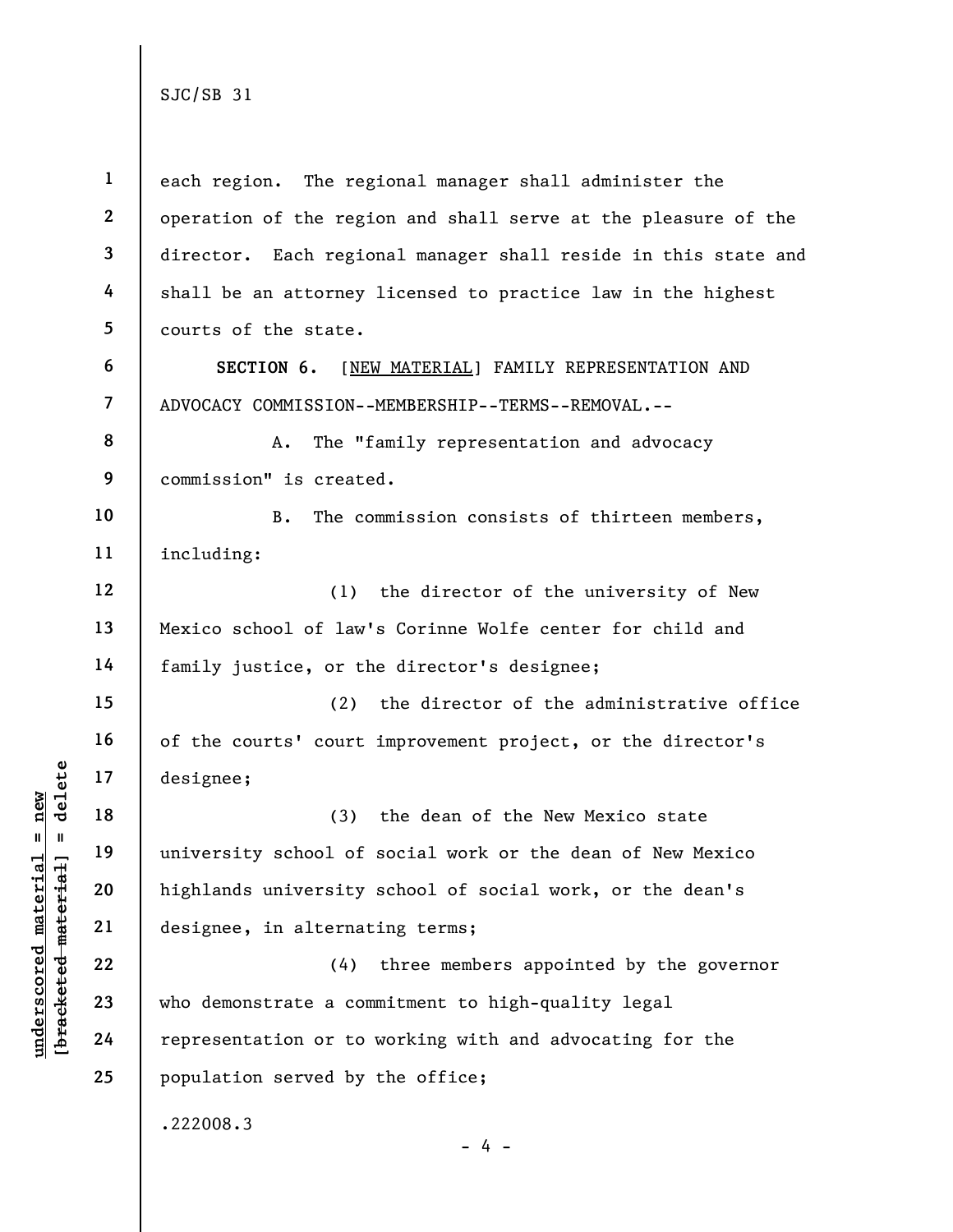underscored material = new [bracketed material] = delete 1 2 3 4 5 6 7 8 9 10 11 12 13 14 15 16 17 18 19 20 21 22 23 24 25 (5) five members appointed by the chief justice of the supreme court, including: (a) two members who either served as former children's court judges or attorneys in the child welfare system; and (b) three members, including: 1) a youth with lived experience in the legal custody of the children, youth and families department; 2) a parent with lived experience having one or more children in the legal custody of the children, youth and families department; and 3) a member with lived experience with the children, youth and families department or another child welfare agency as a youth, a parent or both; (6) one member appointed by the speaker of the house of representatives; and (7) one member appointed by the president pro tempore of the senate. C. Initial appointments to the commission shall be made no later than September 30, 2022. The director of the university of New Mexico school of law's Corinne Wolfe center for child and family justice and the director of the administrative office of the courts' court improvement project shall serve as permanent members. Initial terms of members appointed by the speaker of the house of representatives and the president pro tempore of the senate shall be for two years. .222008.3  $- 5 -$ 

SJC/SB 31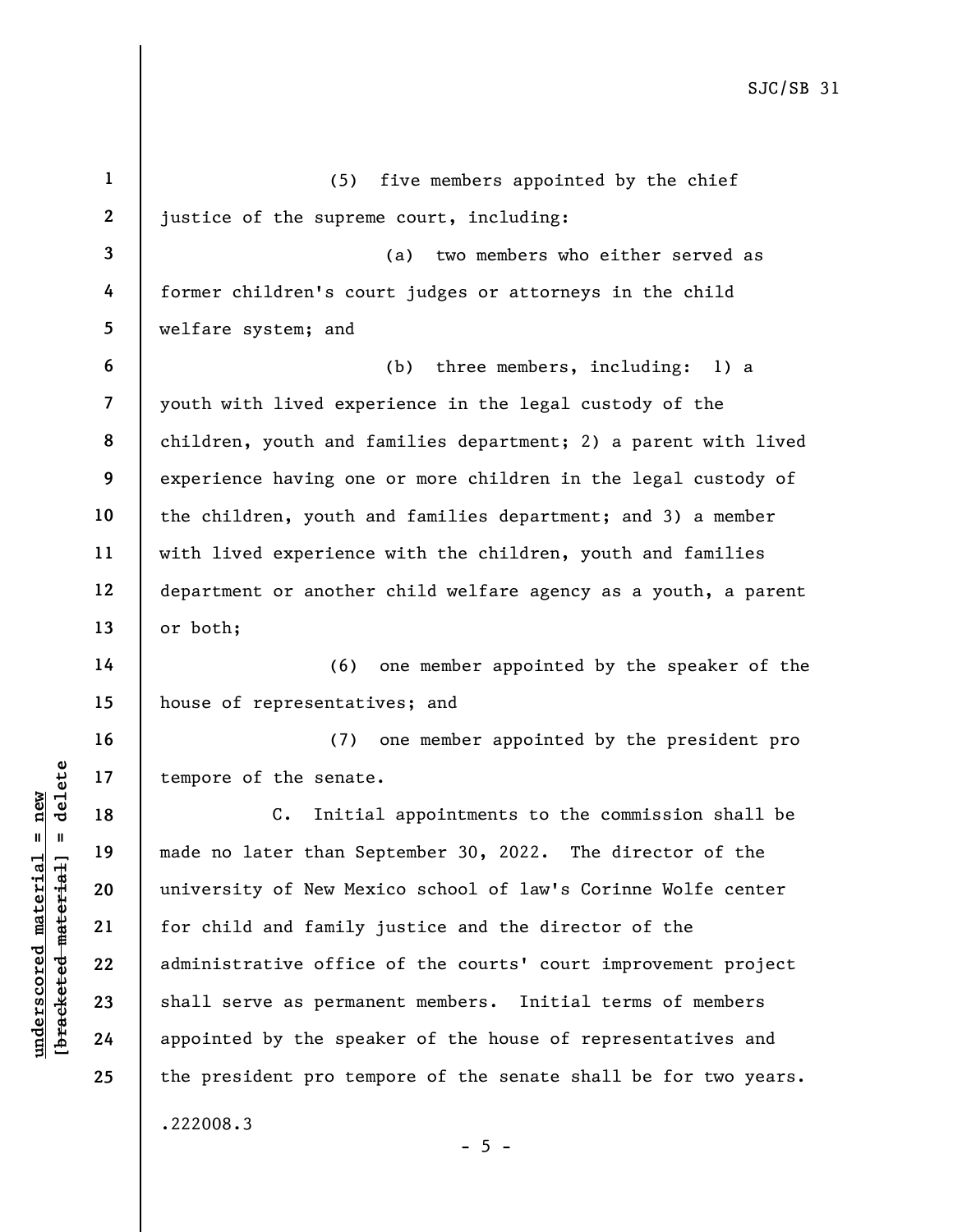4

5

6

7

8

9

10

11

12

13

14

15

16

17

18

19

20

21

22

23

24

25

1 2 3 Initial terms of members appointed by the governor, the chief justice of the supreme court and the dean of a school of social work shall be for three years.

D. Subsequent terms for appointed members shall be for four years. Appointed commission members shall not serve more than two consecutive terms. An appointed commission member shall serve until the member's successor has been appointed and qualified. The commission shall fill a vacancy for the remainder of the unexpired term pursuant to Subsection B of this section.

E. A member may be removed by the commission for malfeasance, misfeasance or neglect of duty.

F. If a member's professional status changes in a way that renders the member ineligible pursuant to the provisions of the Family Representation and Advocacy Act, the member shall resign immediately.

UNDER 17<br>
UNDER 18<br>
UNIE 19<br>
UNIE 19<br>
UNIE 19<br>
UNIE 19<br>
UNIE 19<br>
OF ALOVACY COMMISSION---<br>
COMMISSION---<br>
COMMISSION---<br>
COMMISSION---<br>
COMMISSION---<br>
COMMISSION---<br>
COMMISSION---<br>
COMMISSION---<br>
COMMISSION---<br>
COMMISSION-G. Members of the commission shall be entitled to compensation pursuant to the provisions of the Per Diem and Mileage Act and shall receive no other perquisite, compensation or allowance.

SECTION 7. [NEW MATERIAL] FAMILY REPRESENTATION AND ADVOCACY COMMISSION--MEMBER QUALIFICATIONS.--

A. A member of the commission shall:

(1) possess significant experience in the representation of children, youth, parents, custodians or .222008.3  $- 6 -$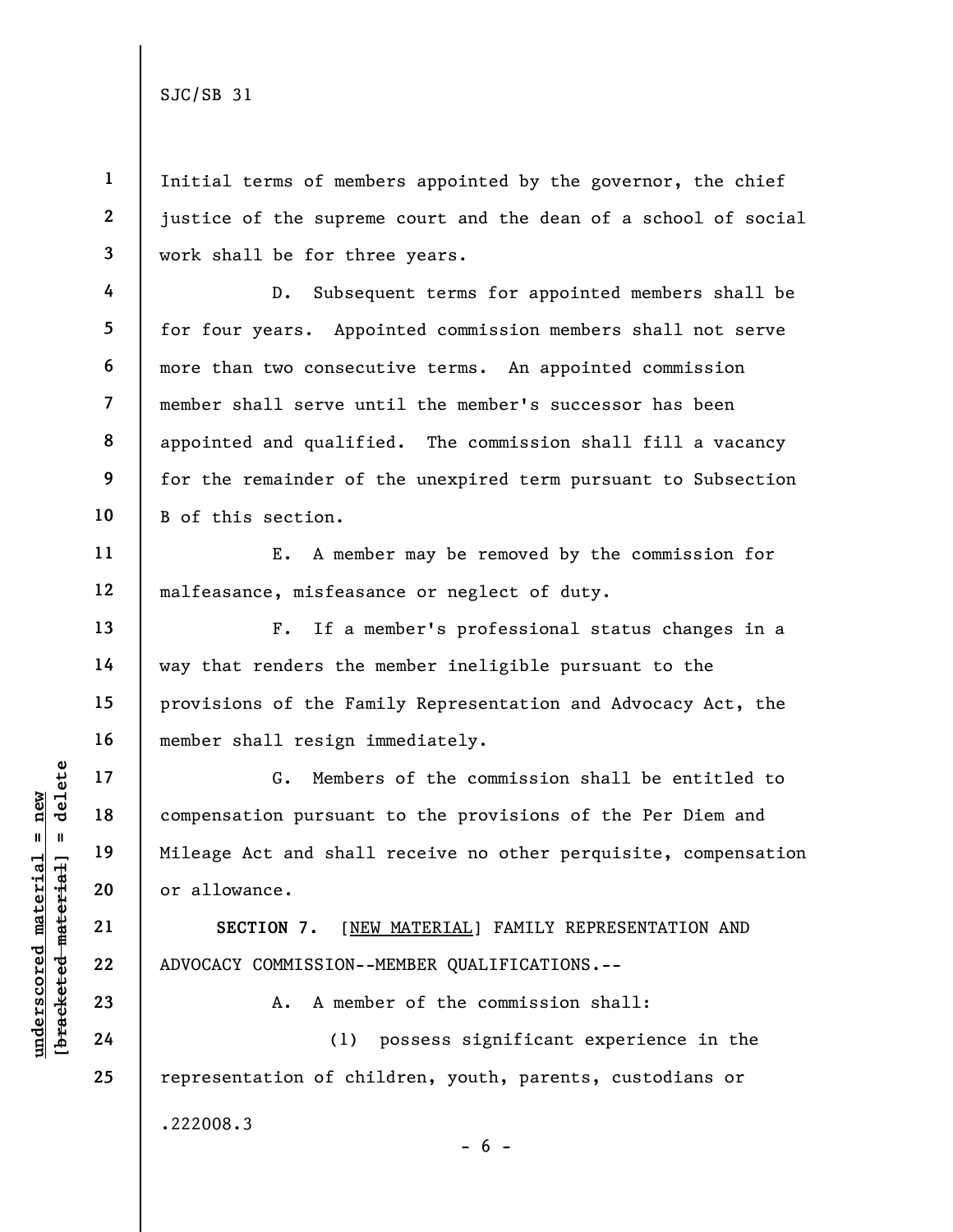UN SECTION 8. [NET ]<br>
17 18 ADVOCACY COMMISSION---<br>
19 19 A. The commission---<br>
21 process and shall ele<br>
22 the commission shall<br>
23 determined by a major<br>
24 be held at the call c 1 2 3 4 5 6 7 8 9 10 11 12 13 14 15 16 17 18 19 20 21 22 23 24 25 guardians in abuse and neglect proceedings; (2) possess significant experience with the child welfare system as a parent, custodian, guardian or former foster youth; or (3) demonstrate a commitment to high-quality legal representation or to working with and advocating for the population served by the office. B. The following persons shall not be appointed to serve on the commission: (1) current employees of the children, youth and families department; (2) current employees of the office; (3) current judges, judicial officials or their employees; and (4) persons who currently contract with or receive funding from the office or their employees. SECTION 8. [NEW MATERIAL] FAMILY REPRESENTATION AND ADVOCACY COMMISSION--ORGANIZATION--MEETINGS.-- A. The commission shall hold its first meeting no later than thirty days after it has completed the appointment process and shall elect a chair at that meeting. Thereafter, the commission shall meet at least four times a year, as determined by a majority of commission members. Meetings shall be held at the call of the chair or director or at the request of four commission members.

.222008.3

- 7 -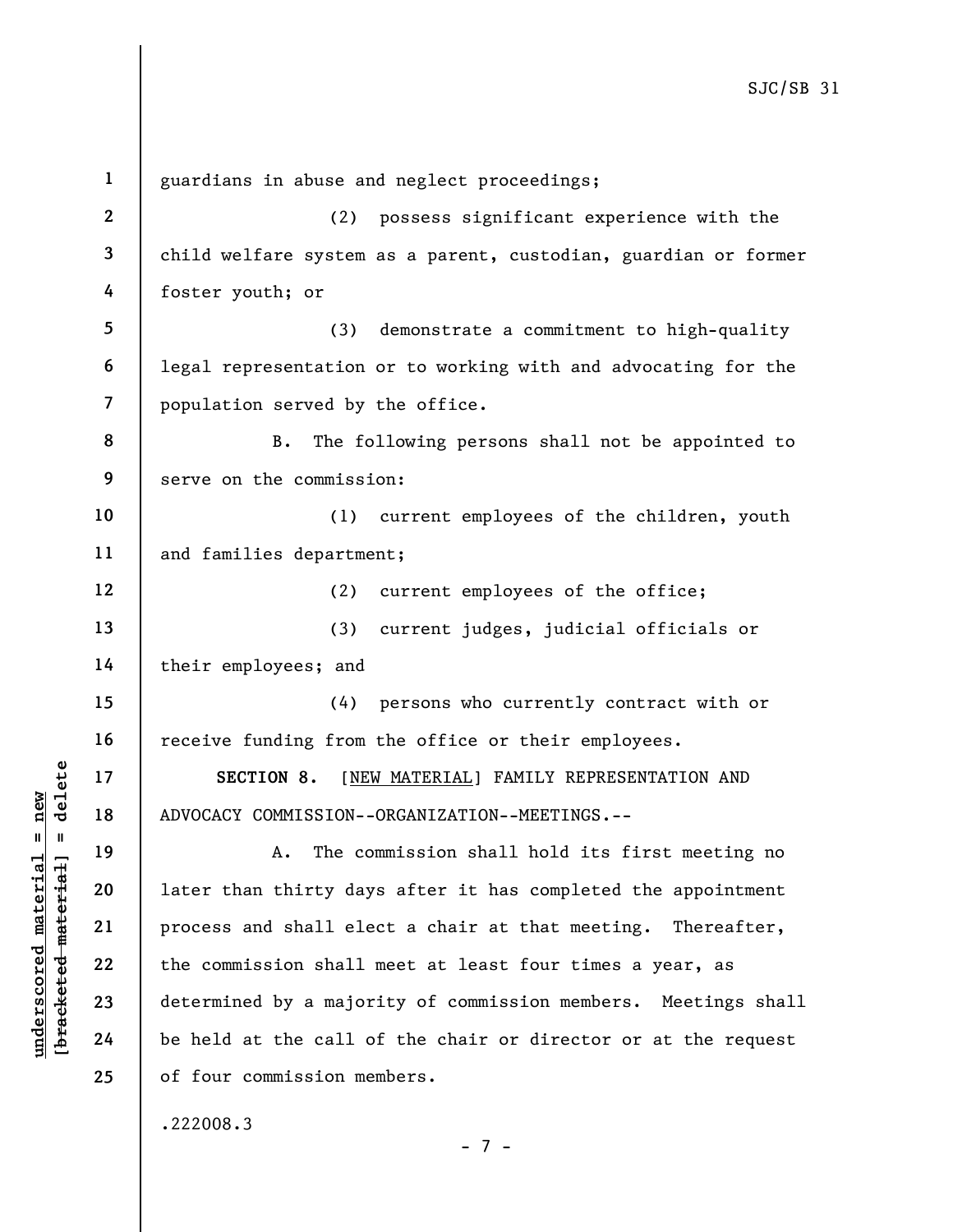understand material material end and the direct<br>
support to the direct<br>  $\begin{array}{c|c|c|c|c} \hline \text{u} & \text{u} & \text{u} & \text{u} & \text{u} \\ \hline \text{u} & \text{u} & \text{u} & \text{u} & \text{u} \\ \hline \text{u} & \text{u} & \text{u} & \text{u} & \text{u} \\ \hline \text{u} & \text{u} & \text{u} & \text{u} & \text{u} \\ \h$ 1 2 3 4 5 6 7 8 9 10 11 12 13 14 15 16 17 18 19 20 21 22 23 24 B. The commission shall appoint a director no later than December 31, 2022. C. A majority of commission members constitutes a quorum for the transaction of business, and an action by the commission shall not be valid unless seven or more members concur. D. The commission may adopt rules and shall keep a record of its proceedings. E. A commission member may select a designee to serve in the member's place no more than once per year. SECTION 9. [NEW MATERIAL] FAMILY REPRESENTATION AND ADVOCACY COMMISSION--POWERS AND DUTIES--RESTRICTION ON INDIVIDUAL MEMBERS.-- A. The commission shall exercise independent oversight of the office of family representation and advocacy to review and approve standards and provide guidance and support to the director. B. The commission shall review and approve fair and consistent policies for the operation of the office of family representation and advocacy and the provision of services to eligible adults under the Fostering Connections Act and to children and parents, custodians or guardians whose children are, or are at risk of being placed, in the legal custody of the children, youth and families department.

> C. A member of the commission shall not interfere .222008.3 - 8 -

25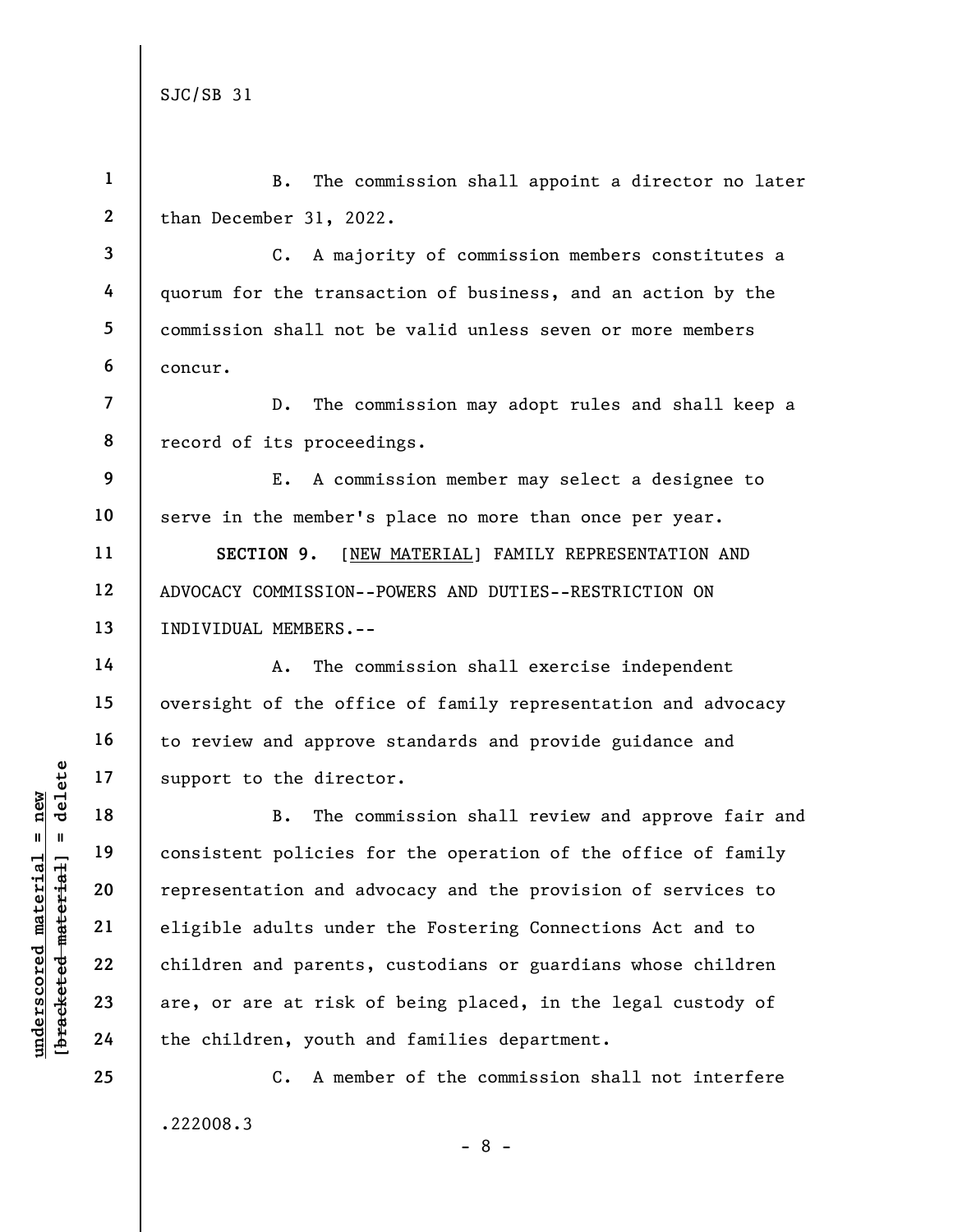with the discretion, professional judgment or advocacy of an appointed attorney, contract attorney, staff attorney, contract employee or office employee in the representation and advocacy of a client pursuant to the Family Representation and Advocacy Act.

SECTION 10. [NEW MATERIAL] OFFICE OF FAMILY REPRESENTATION AND ADVOCACY--ADMINISTRATION--FINANCE.--

A. The headquarters of the office shall be located in the Bernalillo county metropolitan region.

B. All salaries and other expenses of the office shall be paid upon warrants drawn by the secretary of finance and administration, supported by vouchers signed by the director or the director's authorized representative and in accordance with budgets approved by the state budget division of the department of finance and administration.

under 17<br>
= 18<br>
= 18<br>
= 19<br>
= 19<br>
= 19<br>
= 19<br>
= 19<br>
= 19<br>
= 19<br>
= 19<br>
= 19<br>
= 19<br>
= 19<br>
= 19<br>
= 19<br>
= 19<br>
= 19<br>
= 19<br>
= 19<br>
= 19<br>
= 19<br>
= 19<br>
= 19<br>
= 19<br>
= 19<br>
= 19<br>
= 19<br>
= 19<br>
= 19<br>
= 19<br>
= 19<br>
= 19<br>
= 19<br>
= 19<br>
= 19<br>
= SECTION 11. [NEW MATERIAL] OFFICE OF FAMILY REPRESENTATION AND ADVOCACY--GIFTS, GRANTS AND DONATIONS.--On behalf of the state, the office may receive gifts, grants, donations or bequests from any source to be used in carrying out the purposes of the Family Representation and Advocacy Act. Gifts, grants, donations or bequests from a person who has any matter currently being handled by the office, or from a person within three degrees of consanguinity with a person who has any matter currently being handled by the office, shall not be accepted.

- 9 -

.222008.3

1

2

3

4

5

6

7

8

9

10

11

12

13

14

15

16

17

18

19

20

21

22

23

24

25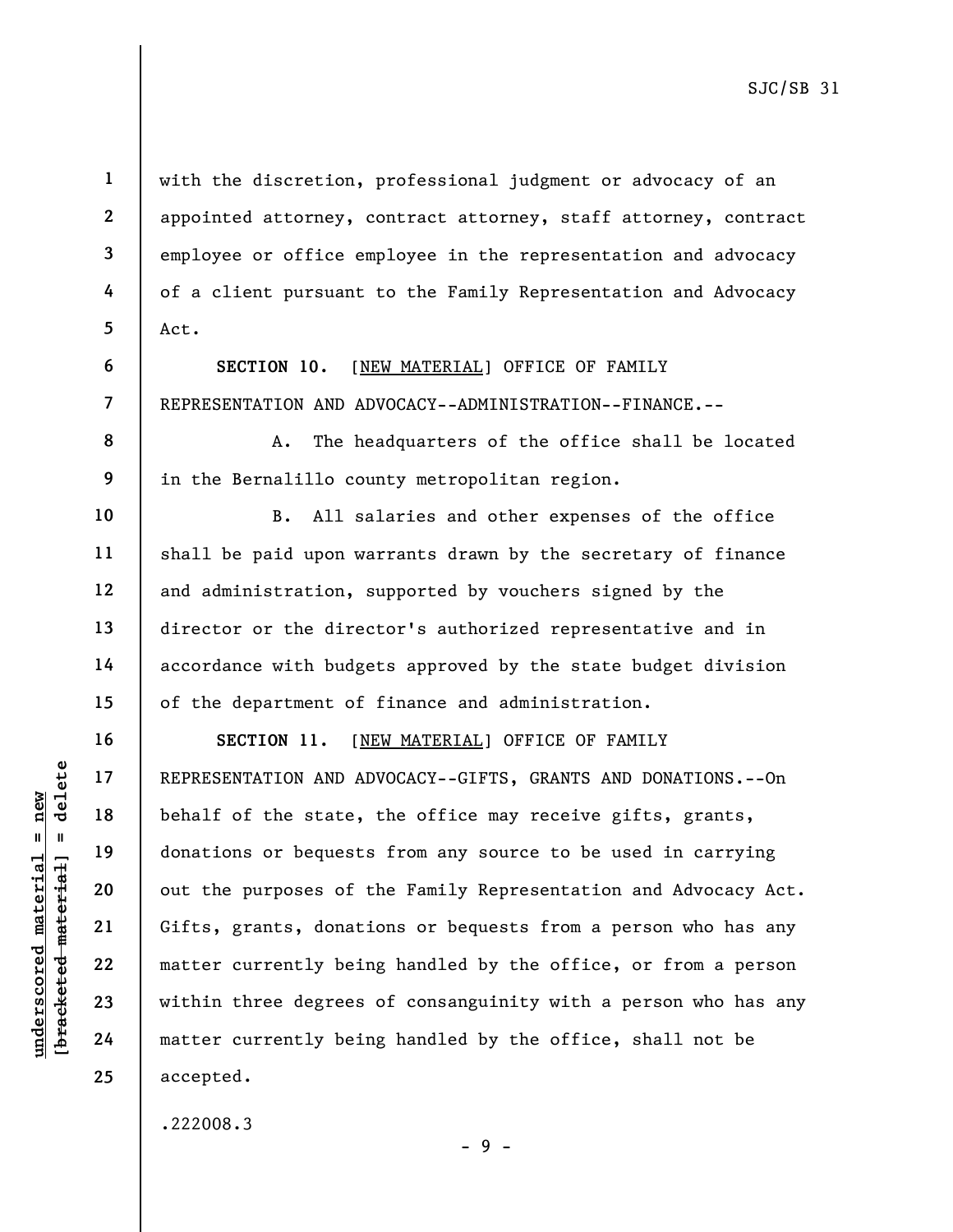Understand material experience.<br>
The new two is the commission; and<br>  $\begin{array}{ccc}\n\frac{1}{2} & \frac{1}{2} & \frac{1}{2} \\
\frac{1}{2} & \frac{1}{2} & \frac{1}{2} \\
\frac{1}{2} & \frac{1}{2} & \frac{1}{2} \\
\frac{1}{2} & \frac{1}{2} & \frac{1}{2} \\
\frac{1}{2} & \frac{1}{2} & \frac{1}{2} \\
\frac{1}{2} & \frac{1}{2} & \frac{1}{2} \\$ 1 2 3 4 5 6 7 8 9 10 11 12 13 14 15 16 17 18 19 20 21 22 23 24 25 SECTION 12. [NEW MATERIAL] DIRECTOR--APPOINTMENT-- QUALIFICATIONS--REMOVAL.-- A. The director is the administrative head of the office. The commission shall appoint a director for a term of four years upon approval of two-thirds of its members. The commission may reappoint a director for subsequent terms. A vacancy in the office of director shall be filled by appointment of the commission. B. The commission shall appoint as director an attorney with the following qualifications: (1) licensed to practice law in this state or will be licensed within one year of appointment; (2) at least five years of experience in the field of representation of children or adults in abuse and neglect cases in a practicing attorney, management, supervisory or policymaking position or equivalent experience as determined by the commission; and (3) clearly demonstrated management or executive experience. C. The director may be removed by the commission upon approval of two-thirds of commission members; provided that no removal shall occur without notice and an opportunity for a hearing. SECTION 13. [NEW MATERIAL] DIRECTOR--GENERAL DUTIES AND POWERS.-- .222008.3

 $- 10 -$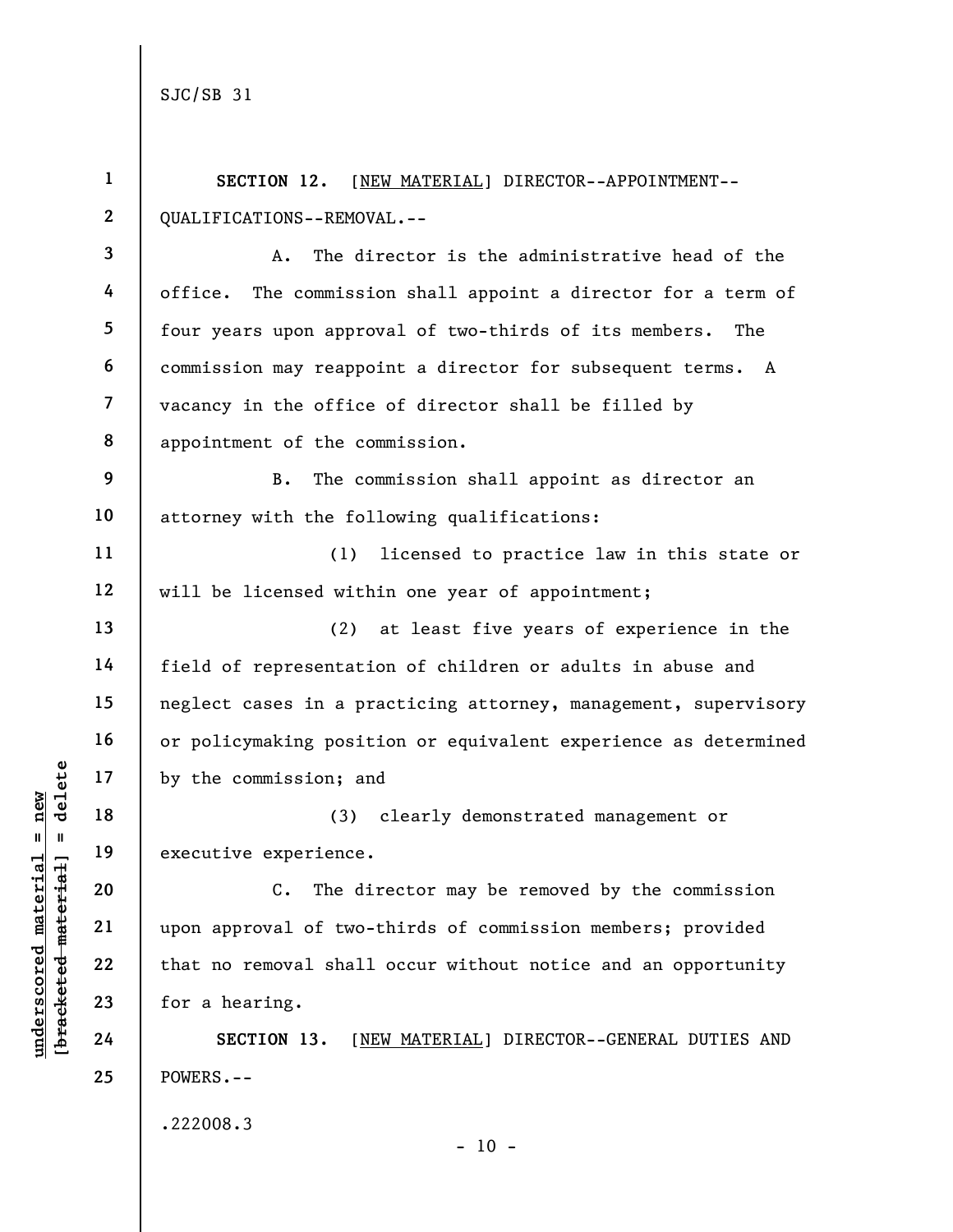underscored materials of the set of the set of the set of the set of the set of the set of the set of the set of the set of the set of the set of the set of the set of the set of the set of the set of the set of the set of 1 2 3 4 5 6 7 8 9 10 11 12 13 14 15 16 17 18 19 20 21 22 23 24 25 A. The director is responsible to the commission for the operation of the office. The director shall manage all operations of the office and shall: (1) administer and carry out the provisions of the Family Representation and Advocacy Act; (2) exercise authority over and provide general supervision of employees; (3) oversee funding, including federal funding; (4) administer and supervise contracts for attorneys and other employees; and (5) represent and advocate for the office and its clients. B. The director is granted every power express and implied that is necessary for the fulfillment of the director's duties, including authority to: (1) set standards relating to: (a) the minimum experience, training and qualifications for contract and staff attorneys for child welfare cases; (b) monitoring and evaluating contract and staff attorneys and other contract and office staff, including attorneys appointed to cases to resolve conflicts of interest; (c) managing caseloads and workloads, .222008.3 - 11 -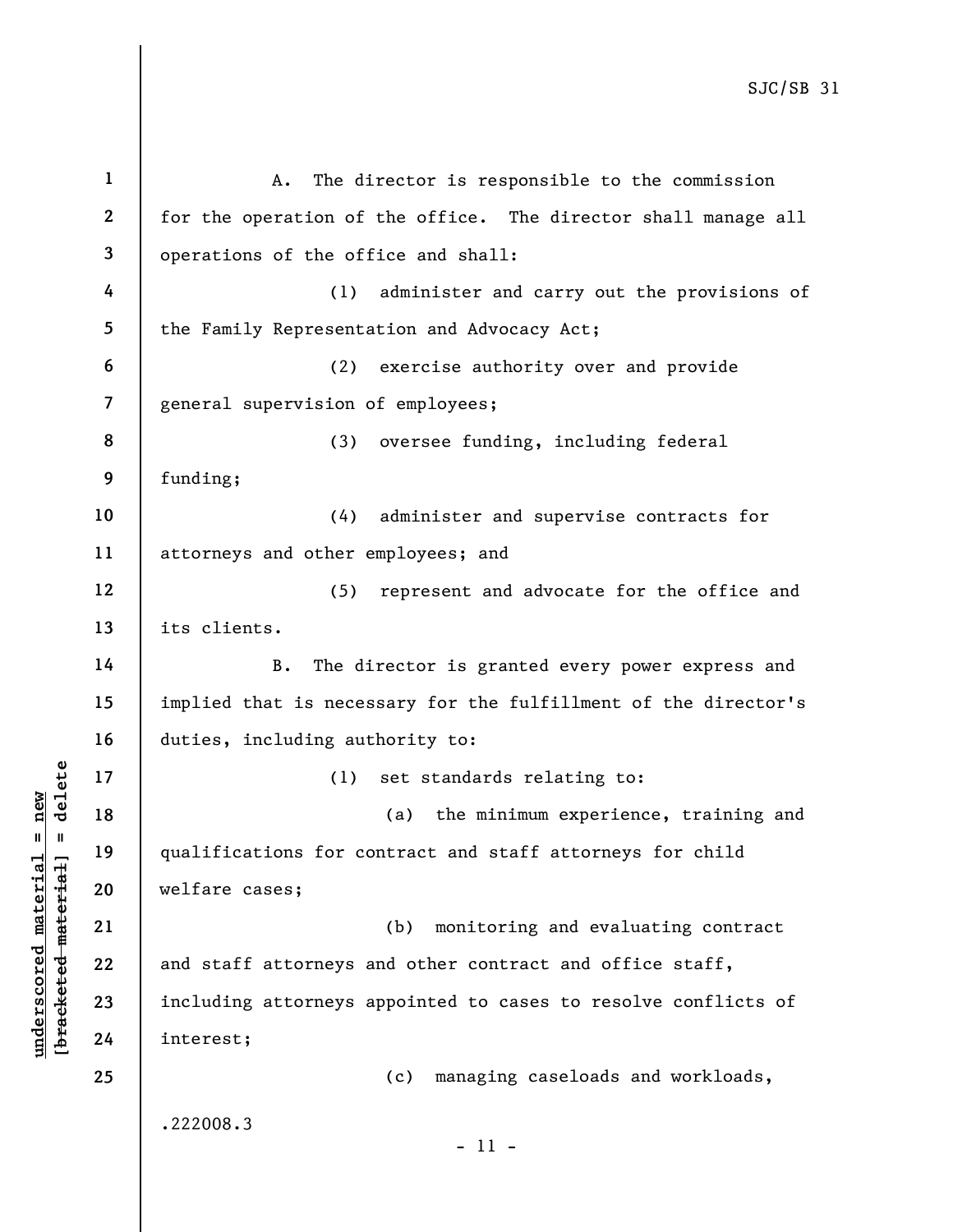|                        | $\mathbf{1}$   | including load monitoring protocols for staff attorneys,       |
|------------------------|----------------|----------------------------------------------------------------|
|                        | $\mathbf{2}$   | contract attorneys, office staff and contract staff; and       |
|                        | $\mathbf{3}$   | (d)<br>the competent and efficient                             |
|                        | 4              | representation of clients whose cases present conflicts of     |
|                        | 5              | interest;                                                      |
|                        | 6              | (2)<br>exercise general supervisory authority                  |
|                        | $\overline{7}$ | over all employees of the office;                              |
|                        | 8              | (3)<br>delegate authority to subordinates as the               |
|                        | 9              | director deems necessary and appropriate;                      |
|                        | 10             | employ and fix the compensation of persons<br>(4)              |
|                        | 11             | necessary to discharge the director's duties and enter into    |
|                        | 12             | contracts with private attorneys and law firms as necessary to |
|                        | 13             | carry out the provisions of the Family Representation and      |
|                        | 14             | Advocacy Act;                                                  |
|                        | 15             | (5)<br>organize the office into units as the                   |
|                        | 16             | director deems necessary and appropriate to carry out the      |
| delete                 | 17             | director's duties;                                             |
| new<br>$\mathbf{II}$   | 18             | develop and annually update a strategic<br>(6)                 |
| $\mathbf{I}$           | 19             | plan with measurable goals and metrics;                        |
| material               | 20             | (7)<br>conduct research and studies that will                  |
|                        | 21             | improve the operation of the office and the administration of  |
| underscored material   | 22             | the Family Representation and Advocacy Act;                    |
| [ <del>bracketed</del> | 23             | (8)<br>provide courses of instruction and                      |
|                        | 24             | practical training for employees of the office that will       |
|                        | 25             | improve the operation of the office and the administration of  |
|                        |                | .222008.3                                                      |
|                        |                | $-12 -$                                                        |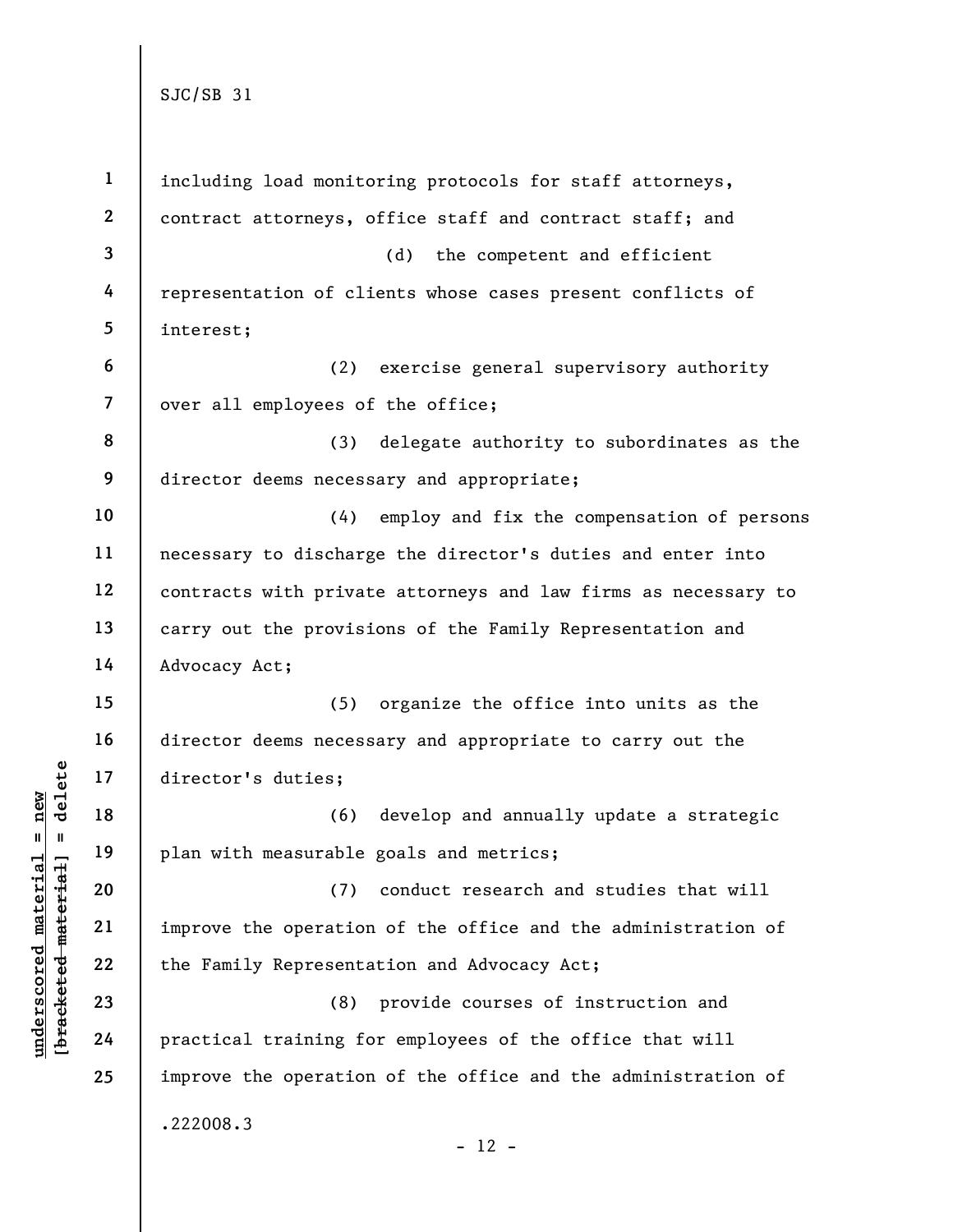underscored the material of the same of the same of the same of the same of the same of the same of the same of the same of the same of the same of the same of the same of the same of the same of the same of the same of th 1 2 3 4 5 6 7 8 9 10 11 12 13 14 15 16 17 18 19 20 21 22 23 24 25 the Family Representation and Advocacy Act; (9) purchase or lease property and lease real property for use of the office; (10) maintain records and statistical data that reflect the operation and administration of the office, including a system that allows the office to: (a) collect and analyze data on outcomes for children and families; (b) maintain client confidentiality of information; (c) evaluate the effectiveness of the office's programs and practices; and (d) inform and guide continuous quality improvement; (11) submit an annual report and budget for the operation of the office; (12) formulate a fee schedule for attorneys or law firms who are not employees of the office but who serve as contracted counsel pursuant to the Family Representation and Advocacy Act; (13) formulate a fee schedule for other contract staff who are not employees of the office but who serve clients pursuant to the Family Representation and Advocacy Act; (14) establish a grievance procedure for .222008.3  $- 13 -$